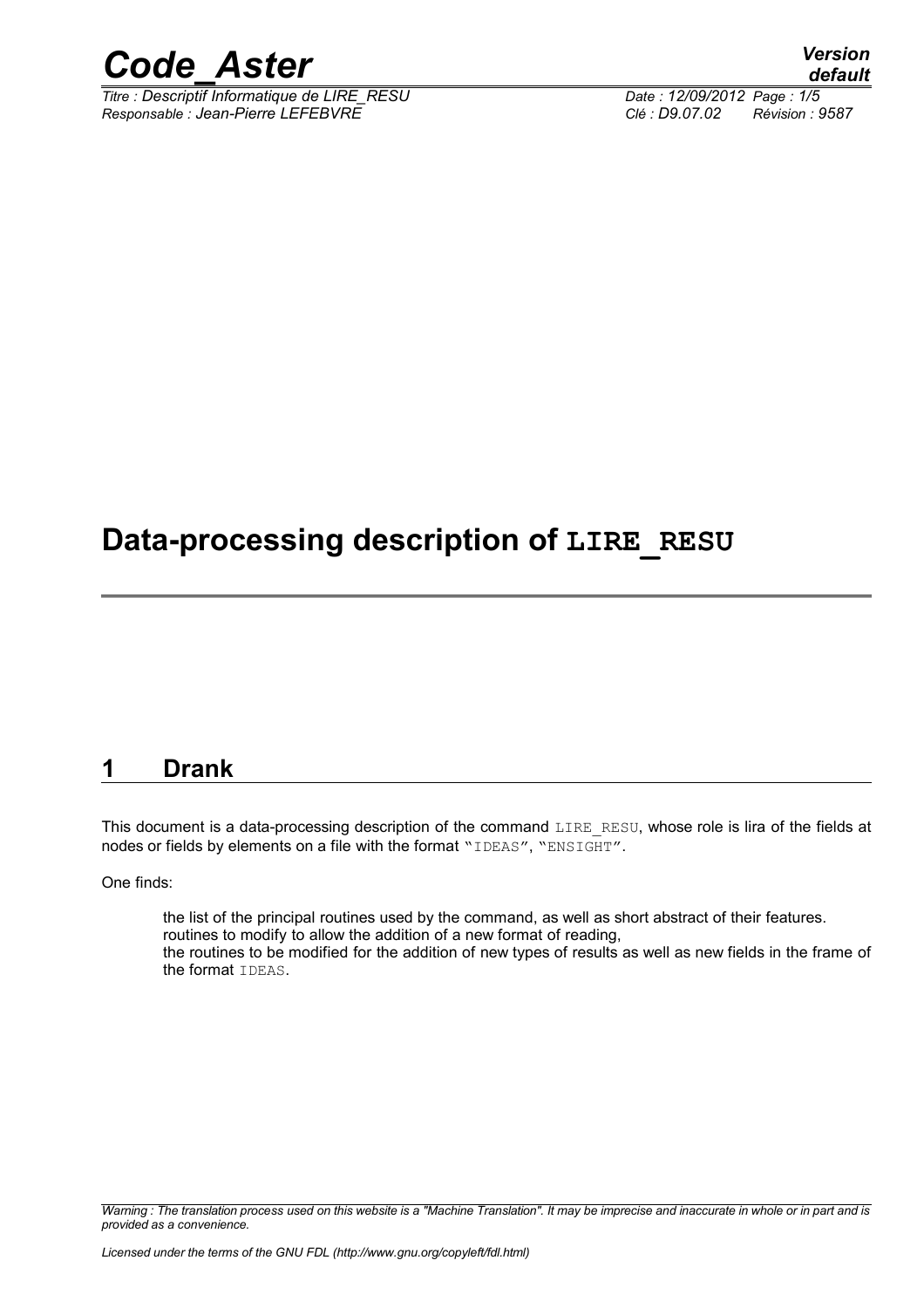*Titre : Descriptif Informatique de LIRE\_RESU Date : 12/09/2012 Page : 2/5 Responsable : Jean-Pierre LEFEBVRE Clé : D9.07.02 Révision : 9587*

*default*

## **Contents**

*Warning : The translation process used on this website is a "Machine Translation". It may be imprecise and inaccurate in whole or in part and is provided as a convenience.*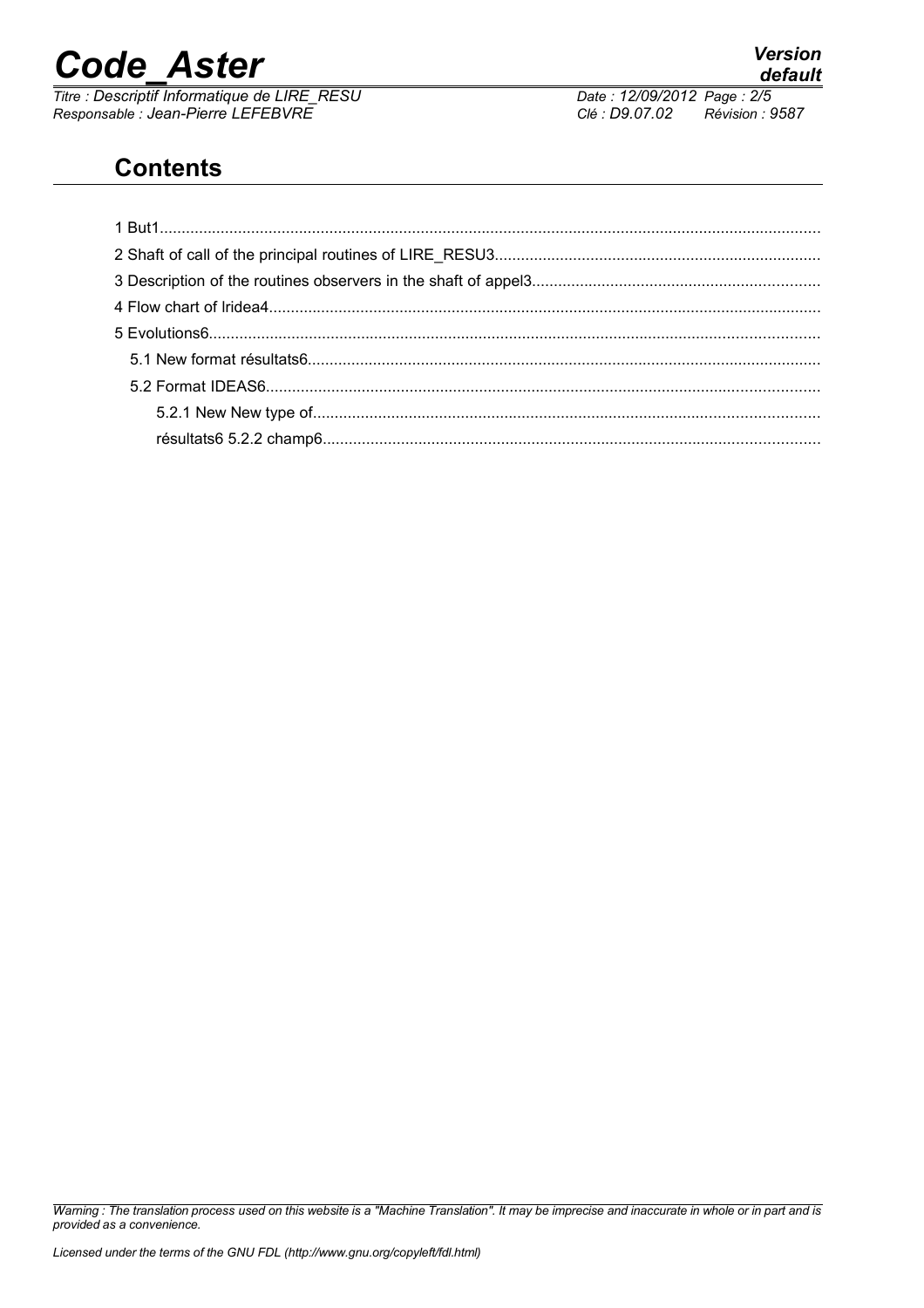*Titre : Descriptif Informatique de LIRE\_RESU Date : 12/09/2012 Page : 3/5 Responsable : Jean-Pierre LEFEBVRE Clé : D9.07.02 Révision : 9587*

### **2 Shaft of call of the principal routines of LIRE\_RESU**



**Appear 2-a: OP0150.f**

### **3 Description of the routines observers in the shaft of call**

- OP0150.f Program main of the command LIRE\_RESU. This routine treats in-house ensight format . Med format is not available.
- LRIDEA.f main Program of reading of the results files to the universal format "unv" RSUTC
- 2.f This routine makes it possible starting from the name of the field to determine the name of the quantity ("DEPL $R''$ ) associated and the type of the SD results ("NOEU", "ELNO", "ELGA ") RSUTC
- 3.f This routine makes it possible to determine the access mode "FREQ " or "INST " according to the type of results CRSDFI.f
- Creation and initialization of SD FORMAT\_IDEAS , it allows identified in the universal file "unv" the dataset which will be read. This SD is described in detail in the document [D4.02.xx]. NUMEOK.f
- This routine checks if the sequence number, time or the frequency read in the dataset correspond to that or that required. DECOD1.f
- From the information contained in the SD FORMAT IDEAS, this routine checks if the heading of the dataset read, corresponds to that required. DECOD2.f
- From the information contained in the SD FORMAT IDEAS, this routine extracts the sequence number, time or the frequency STOCK.f This
- routine stores the results contained in the simple field (cham no, cham elem) in the SD results. Flow chart

*Warning : The translation process used on this website is a "Machine Translation". It may be imprecise and inaccurate in whole or in part and is provided as a convenience.*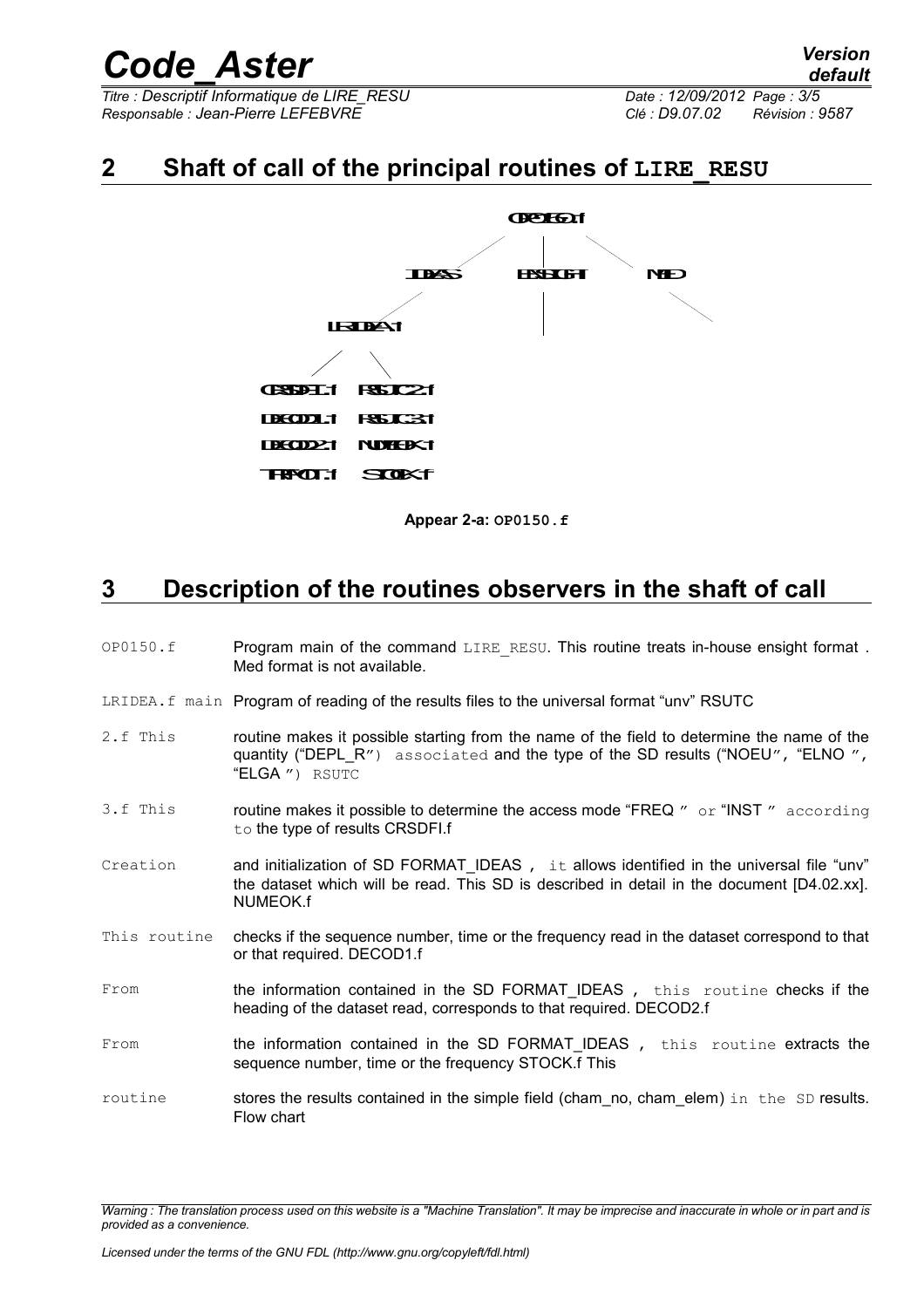*Titre : Descriptif Informatique de LIRE\_RESU Date : 12/09/2012 Page : 4/5 Responsable : Jean-Pierre LEFEBVRE Clé : D9.07.02 Révision : 9587*



#### **: Flow chart of lridea.f Note: A:**

#### **one checks**

- *if the values read in the heading of the dataset correspond to those expected. B: one checks if there exists at the place indicated by SD FORMAT\_IDEAS of information of the types*
- *whole or real to identify the sequence number, or time or the frequency . C: it is checked if the sequence number, or time or the frequency corresponds has that or that expected. Evolutions In*

*Warning : The translation process used on this website is a "Machine Translation". It may be imprecise and inaccurate in whole or in part and is provided as a convenience.*